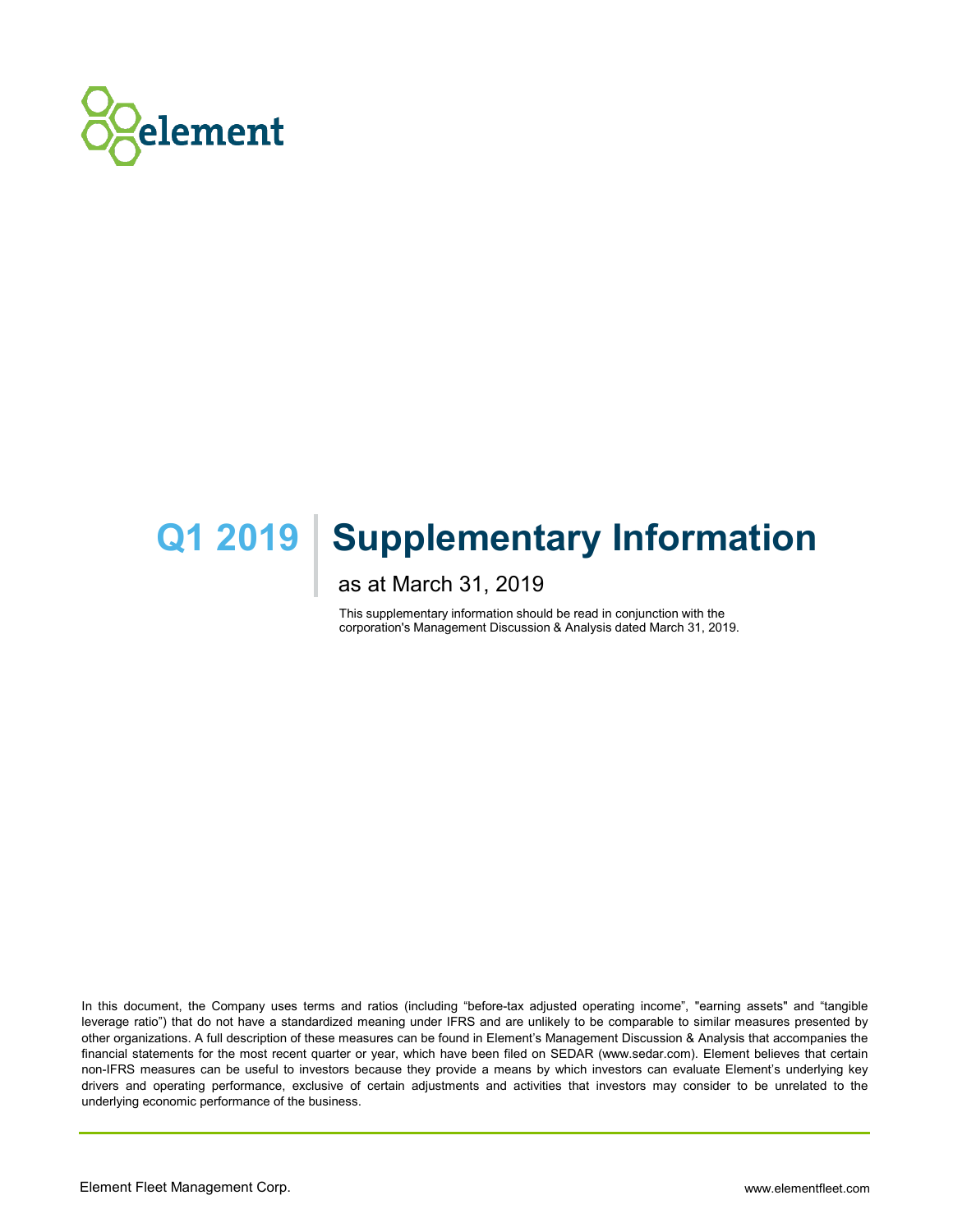The following pages provide information ("Supplementary Information") management believes is relevant to an assessment and understanding of the financial condition, results and operations of Element Fleet Management Corp. (the "Company" or "Element") as at and for the three-month period ended March 31, 2019, and should be read in conjunction with the Company's Q1 Management Discussion & Analysis and interim condensed consolidated financial statements and accompanying notes for the three-months ended March 31, 2019. All monetary figures are in millions of Canadian dollars unless otherwise noted or for per share amounts. Additional information regarding the Company is available on SEDAR at www.sedar.com and on the Company's website at www.elementfleet.com.

#### **CAUTIONARY STATEMENT**

**THIS ANALYSIS HAS BEEN PREPARED TAKING INTO CONSIDERATION INFORMATION AVAILABLE TO MAY 7, 2019. CERTAIN STATEMENTS CONTAINED IN THIS REPORT CONSTITUTE "FORWARD LOOKING STATEMENTS". IN SOME CASES THE FORWARD LOOKING STATEMENTS CAN BE IDENTIFIED BY WORDS OR PHRASES SUCH AS "MAY", "CAN", "WILL", "EXPECT", "GUIDANCE", "PLAN", "ANTICIPATE", "TARGET", "INTEND", "POTENTIAL", "ESTIMATE", "BELIEVE" OR THE NEGATIVE OF THESE TERMS, OR OTHER SIMILAR EXPRESSIONS INTENDED TO IDENTIFY FORWARD-LOOKING STATEMENTS, INCLUDING, AMONG OTHERS, STATEMENTS REGARDING ELEMENT'S TRANSFORMATION PLAN, GROWTH PROSPECTS AND OBJECTIVES, ABILITY TO DRIVE OPERATIONAL EFFICIENCIES, ASSETS, BUSINESS STRATEGY, COMPETITIVE POSITIONING, ABILITY TO CREATE VALUE FOR SHAREHOLDERS, THE EVOLUTION OF ELEMENT'S BUSINESS, THE AVAILABILITY OF FUNDS FROM OPERATIONS, CASH FLOW GENERATION, BUSINESS INTEGRATION, STRATEGIC ASSESSMENT, BUSINESS OUTLOOK AND OTHER EXPECTATIONS REGARDING FINANCIAL OR OPERATING PERFORMANCE AND METRICS. SUCH STATEMENTS REFLECT OUR CURRENT VIEWS WITH RESPECT TO FUTURE EVENTS AND ARE SUBJECT TO INHERENT RISKS, UNCERTAINTIES AND NUMEROUS ASSUMPTIONS, INCLUDING, WITHOUT LIMITATION, GENERAL ECONOMIC CONDITIONS, OPERATIONAL CAPABILITIES, TECHNOLOGICAL DEVELOPMENT, RELIANCE ON DEBT FINANCING, DEPENDENCE ON BORROWERS, INABILITY TO SUSTAIN RECEIVABLES, COMPETITION, INTEREST RATES, REGULATION, INSURANCE, FAILURE OF KEY SYSTEMS, DEBT SERVICE, FUTURE CAPITAL NEEDS AND SUCH OTHER RISKS OR FACTORS DESCRIBED FROM TIME TO TIME IN REPORTS OF ELEMENT, INCLUDING HEREIN AND IN ELEMENT'S CURRENT ANNUAL MD&A AND ANNUAL INFORMATION FORM, WHICH HAVE BEEN FILED ON SEDAR AND MAY BE ACCESSED AT WWW.SEDAR.COM.**

**BY THEIR NATURE, FORWARD-LOOKING STATEMENTS INVOLVE NUMEROUS ASSUMPTIONS, KNOWN AND UNKNOWN RISKS AND UNCERTAINTIES, BOTH GENERAL AND SPECIFIC, WHICH CONTRIBUTE TO THE POSSIBILITY THAT PREDICTIONS, FORECASTS, PROJECTIONS AND OTHER FORMS OF FORWARD LOOKING INFORMATION MAY NOT OCCUR OR BE ACHIEVED. MANY FACTORS COULD CAUSE OUR ACTUAL RESULTS, PERFORMANCE OR ACHIEVEMENTS TO BE MATERIALLY DIFFERENT FROM ANY FUTURE RESULTS, PERFORMANCE OR ACHIEVEMENTS THAT MAY BE EXPRESSED OR IMPLIED BY SUCH FORWARD-LOOKING STATEMENTS AND READERS ARE CAUTIONED THAT THE LIST OF FACTORS IN THE FOREGOING PARAGRAPH IS NOT EXHAUSTIVE. SHOULD ONE OR MORE OF THESE RISKS OR UNCERTAINTIES MATERIALIZE, OR SHOULD ASSUMPTIONS UNDERLYING THE FORWARD-LOOKING STATEMENTS PROVE INCORRECT, ACTUAL RESULTS MAY VARY MATERIALLY FROM THOSE DESCRIBED HEREIN AS INTENDED, PLANNED, ANTICIPATED, BELIEVED, ESTIMATED OR EXPECTED. ACCORDINGLY, READERS ARE CAUTIONED NOT TO PLACE UNDUE RELIANCE ON FORWARD-LOOKING STATEMENTS OR INTERPRET OR REGARD FORWARD-LOOKING STATEMENTS AS GUARANTEES OF FUTURE OUTCOMES, AS NO FORWARD-LOOKING STATEMENT MAY BE GUARANTEED. EXCEPT AS MAY BE REQUIRED BY APPLICABLE CANADIAN SECURITIES LAWS, WE DO NOT INTEND, AND DISCLAIM ANY OBLIGATION TO UPDATE OR REWRITE ANY FORWARD-LOOKING STATEMENTS WHETHER ORAL OR WRITTEN AS A RESULT OF NEW INFORMATION, FUTURE EVENTS OR OTHERWISE.**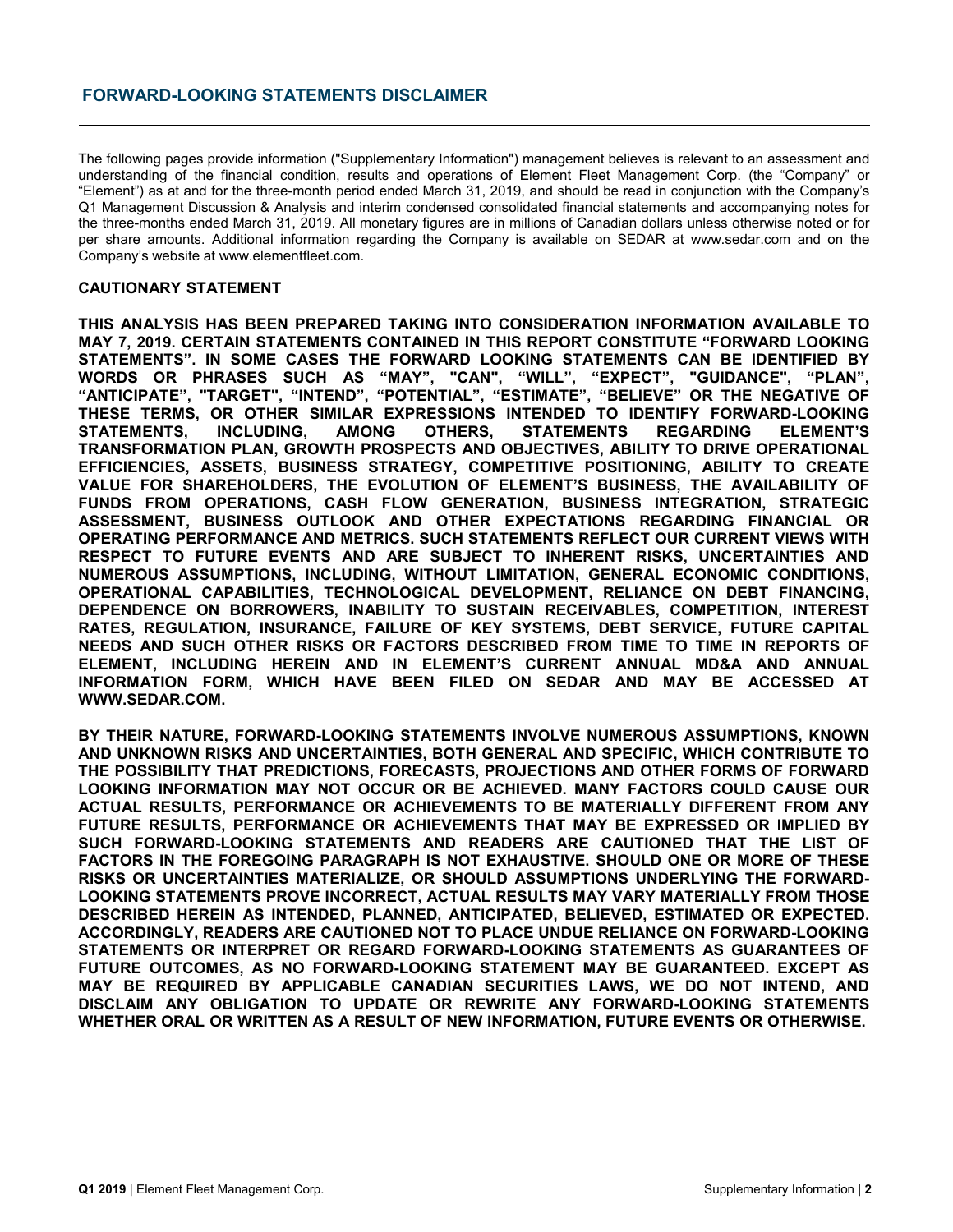# **TABLE OF CONTENTS**

| <b>Section</b> | <b>Content</b>                                                                            |
|----------------|-------------------------------------------------------------------------------------------|
| А.             | <b>TRANSFORMATION PROGRAM</b>                                                             |
| 1.0            | Transformation progress in Q1 2019                                                        |
| 1.1            | Cumulative actioned and targeted (to-be-actioned) Op Inc improvements                     |
| 1.2            | Delivery and anticipated delivery of \$70 million of Op Inc improvements actioned to date |
| 1.3            | Cumulative actioned Op Inc improvements vs. delivered Op Inc improvements                 |
| 1.4            | Anticipated timing of one-time investments in our transformation program                  |
| В.             | <b>FINANCIAL INFORMATION</b>                                                              |
| 2.0            | $4Q18 \rightarrow 1Q19$ Core adjusted operating income growth                             |
| 2.1            | $4Q18 \rightarrow 1Q19$ Core adjusted operating income growth contribution by geography   |
| 2.2            | $4Q18 \rightarrow 1Q19$ Core SG&A reduction                                               |
| 3.0            | Core end-of-period earning assets                                                         |
| 3.1            | Core earning asset distribution across industries                                         |
| 3.2            | $4Q18 \rightarrow 1Q19$ Core end-of-period earning assets                                 |
| 3.3            | $4Q18 \rightarrow 1Q19$ Core interim funded assets                                        |
| 3.4            | Core fleet assets under management                                                        |
| 3.5            | Core fleet assets under management (constant currency)                                    |
| 4.0            | Consolidated leverage ratios                                                              |
| 4.1            | Return on equity                                                                          |
| 4.2            | Consolidated after-tax adjusted operating income per share                                |
| 5.0            | Reclassification of consolidated statement of operations                                  |
| 6.0            | Consolidated free cash flow                                                               |
| 7.0            | Value of consolidated tax assets                                                          |
|                |                                                                                           |

All monetary figures are in millions of Canadian dollars unless otherwise noted or for per share amounts.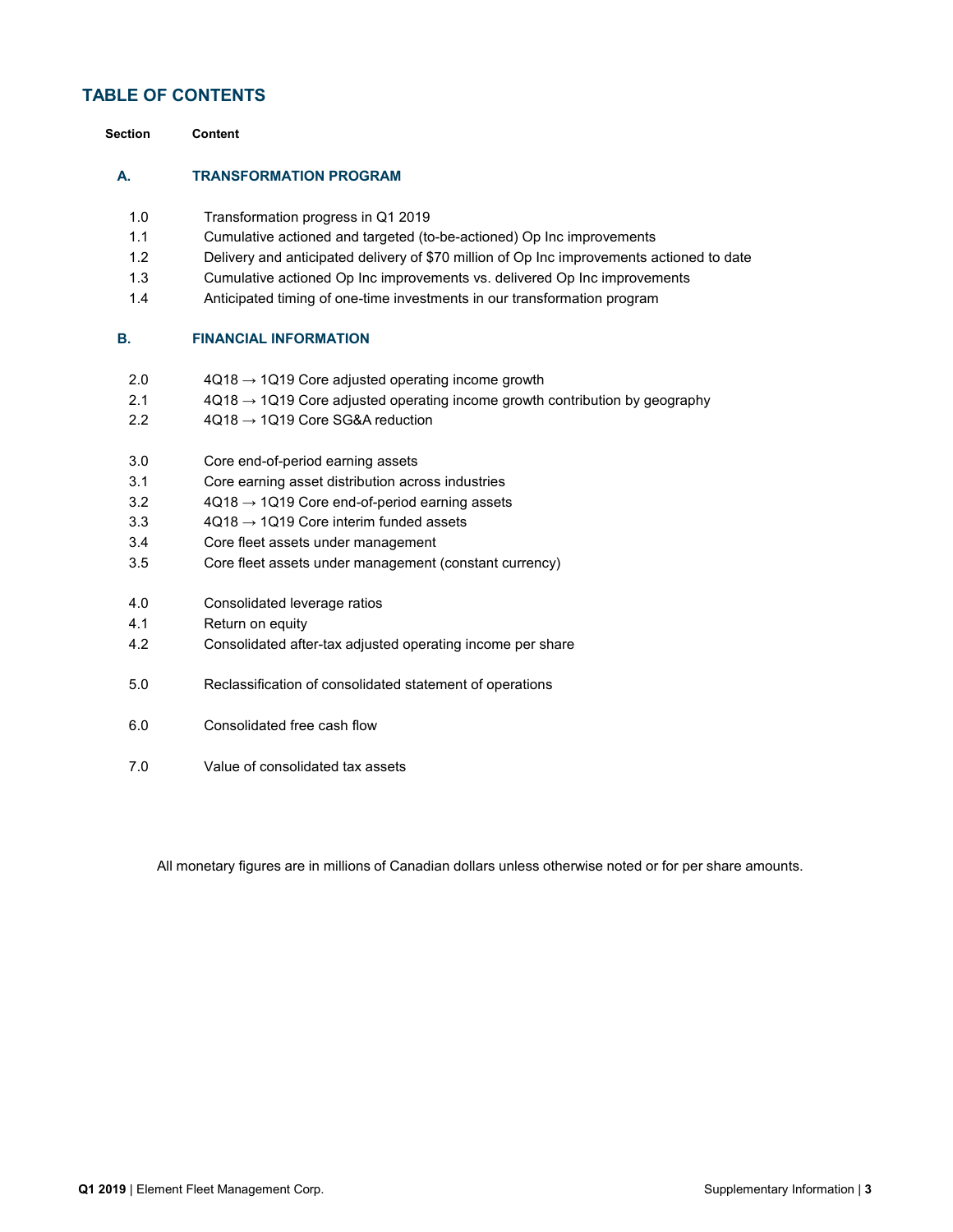# **Transformation Program**

# **Definitions**

| "Actioned" | A profitability improvement initiative has been "actioned" when Element has taken all<br>steps required for the initiative to deliver value. The value of an "actioned" initiative is<br>the run-rate value of the resulting profitability improvement to be delivered. |
|------------|-------------------------------------------------------------------------------------------------------------------------------------------------------------------------------------------------------------------------------------------------------------------------|
| "Op Inc"   | Operating income before tax.                                                                                                                                                                                                                                            |
|            | "Delivered" Profitability improvement is "delivered" as each dollar of cost savings or revenue<br>increase is reflected in Element's Op Inc.                                                                                                                            |
| "Run-rate" | The maximum potential annual value that a profitability improvement initiative can<br>deliver.                                                                                                                                                                          |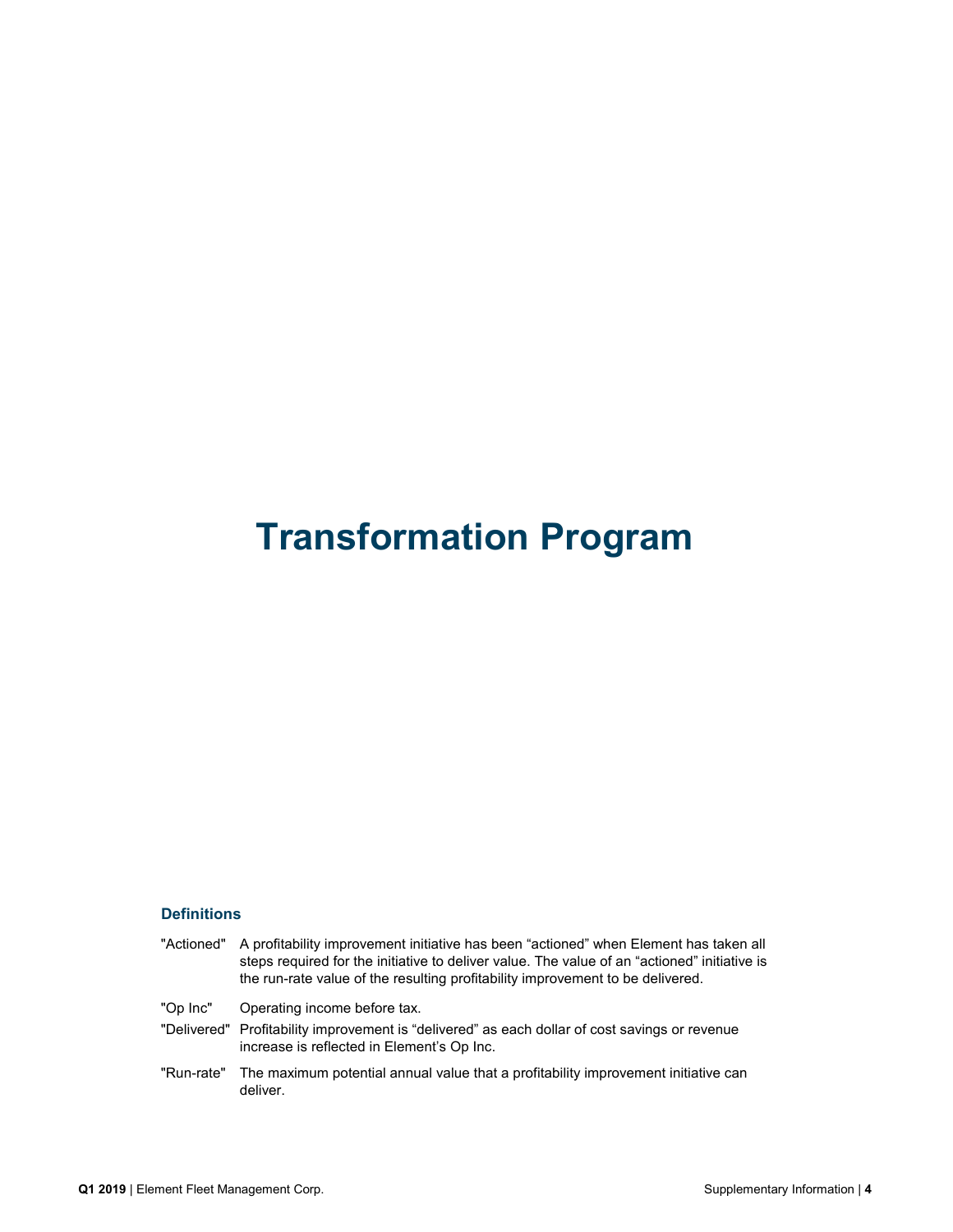#### **1.0 Transformation progress in Q1 2019**

Following the completion of our comprehensive strategic assessment in Q3 2018, we announced a 27-month client-focused transformation program on October 1, 2018. As of March 31, 2019, we have actioned \$70 million of transformation initiatives; an incremental \$12 million since December 31, 2018. Some examples are:

We continue to use our scale-based buying power to negotiate better terms and conditions with a broad array of our suppliers, saving our clients money and improving their experience. In this quarter, our efforts resulted in an incremental \$6 million of actioned direct cost savings.

Our goal remains to consistently deliver a superior experience to Element's clients. In this quarter, we completed the operating model and organizational changes we began in 2018. Additionally, we are standing-up a more consistent shared services model across our business. This will benefit our clients by making our entire organization more efficient and effective, day-in and day-out, improving our ability to focus on consistent delivery of the superior client experience Element is known for.

Many of our improved procurement initiatives involve insourcing, which requires building internal capability in order to reduce external vendor spend. Bringing knowledge and expertise in-house benefits our clients in the resulting increased consistency of our delivery of a superior client experience. Our increased capabilities are readily available to deploy in our clients' best interests, and our ability to do so grows over time. We actioned an incremental \$2 million of improved procurement initiatives in the quarter.

As detailed in this section of this document last quarter, we continue to improve the accuracy and timeliness with which we bill our clients. In this quarter, our Revenue Assurance project team actioned additional initiatives, including the expansion of a service offering to all new clients in the US: managed tax filings. Clients who pay a heavy vehicle use tax can have Element manage their payments for a modest fee. Element had been offering this service to certain clients historically but we have now invested in and developed the capability to offer this service to all new clients. The initiative has been received with enthusiasm from our clients. This and other client-centric initiatives enabled us to action an incremental \$0.4 million of revenue growth in Q1 2019.



The significant progress we made on our transformation initiatives in 2018 has built strong momentum for 2019; we are going "back to basics" this year, focusing our business on delivering a consistent client experience and creating value for our shareholders.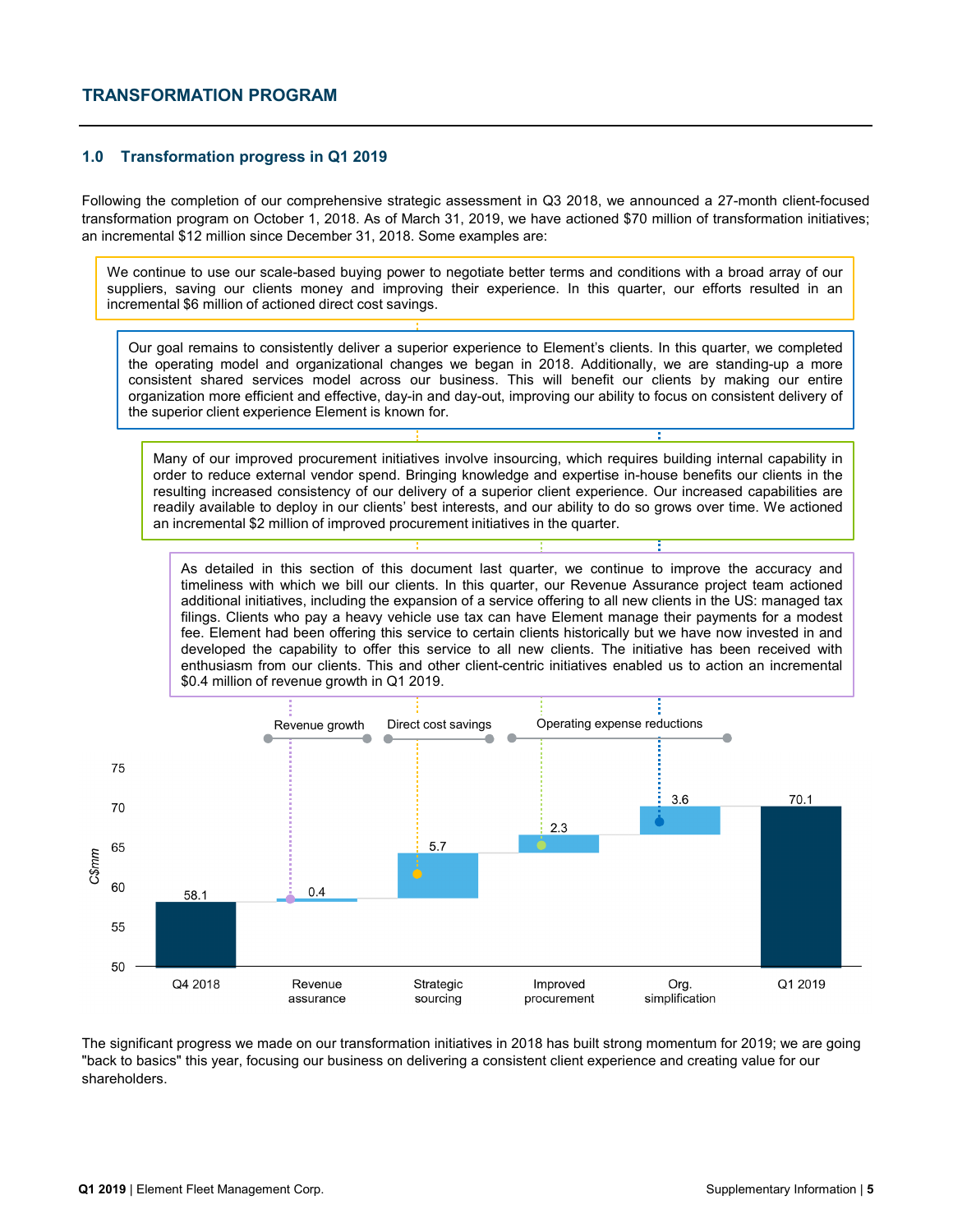# **TRANSFORMATION PROGRAM**

#### **1.1 Cumulative actioned and targeted (to-be-actioned) Op Inc improvements**

#### **We remain ahead of target in 1Q19, having actioned \$70 million of Op Inc improvements to date.**



### **1.2 Delivery and anticipated delivery of \$70 million of Op Inc improvements actioned to date**

| C\$mm               | 3Q18 | 4Q18 | <b>FY18</b> | 1Q19 | 2Q19 | 3Q19 | 4Q19 | <b>FY19</b> | 1Q20 | 2Q20 | 3Q20 | 4Q20 | <b>FY20</b> |
|---------------------|------|------|-------------|------|------|------|------|-------------|------|------|------|------|-------------|
| Revenue growth      | 1.4  | 1.5  | 2.9         | 3.6  |      |      |      | 13          |      |      |      |      | 12          |
| Direct cost savings | 0.5  | 0.6  | 1.1         | 1.4  |      |      |      |             |      |      |      |      | 9           |
| Opex reductions     | 0.2  | 1.9  | 2.1         | 6.4  | 8    |      | 9    | 32          | 10   | 10   | 10   | 10   | 40          |
| Op Inc improvement  | 2.1  | 4.0  | 6.1         | 11.4 | 13   | 14   | 14   | 52          | 15   | 15   | 15   | 16   | 61          |

# **1.3 Cumulative actioned Op Inc improvements vs. delivered Op Inc improvements**

**Our actioned initiatives to date will deliver \$52 million of Op Inc improvements (~\$0.10 EPS) in 2019.**

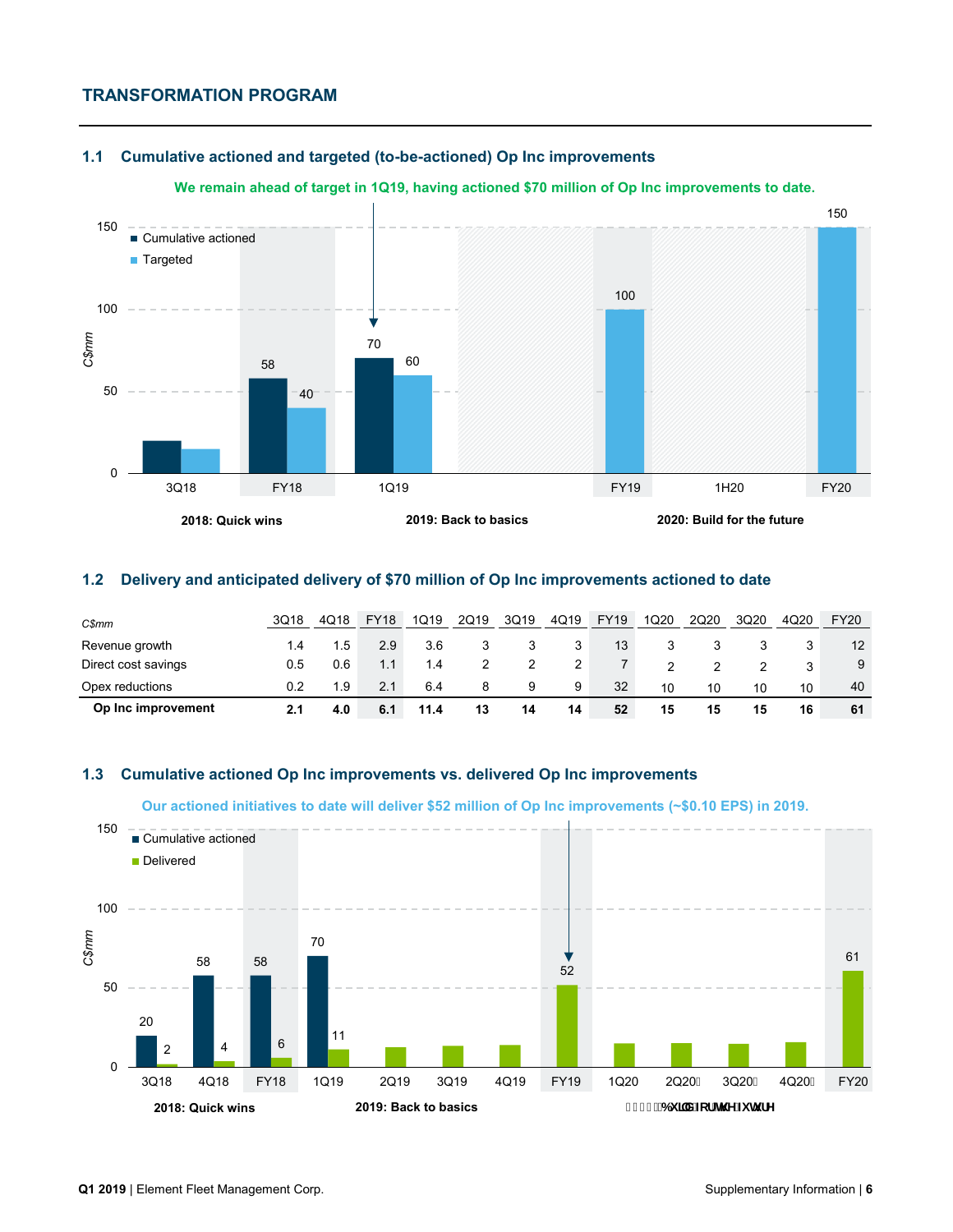# **TRANSFORMATION PROGRAM**

# **1.4 Anticipated timing of one-time investments in our transformation program**

We plan to invest approximately \$150 million to fund our transformation program before the end of 2020. To date, we have made \$45 million such one-time investments.



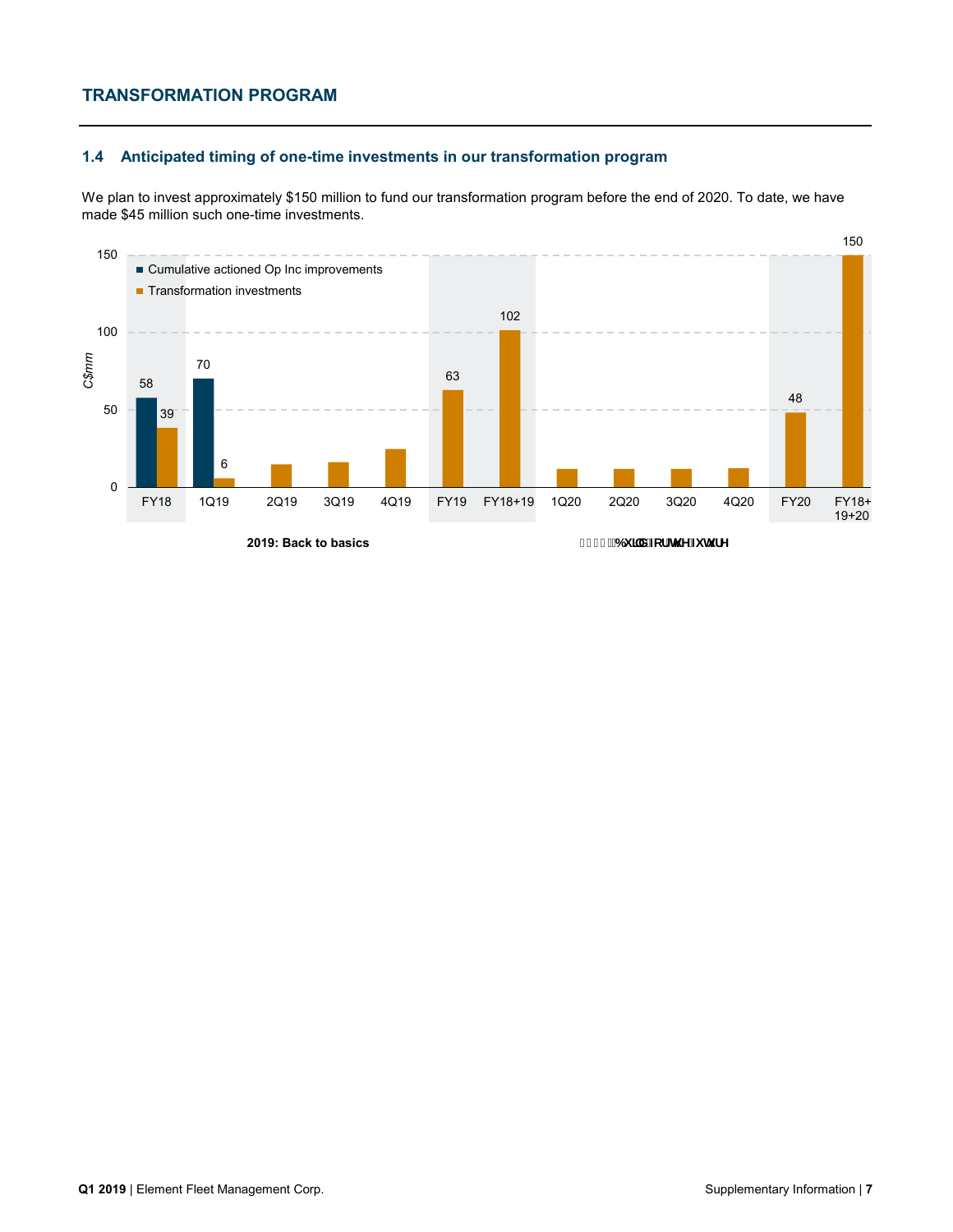# **Financial Information**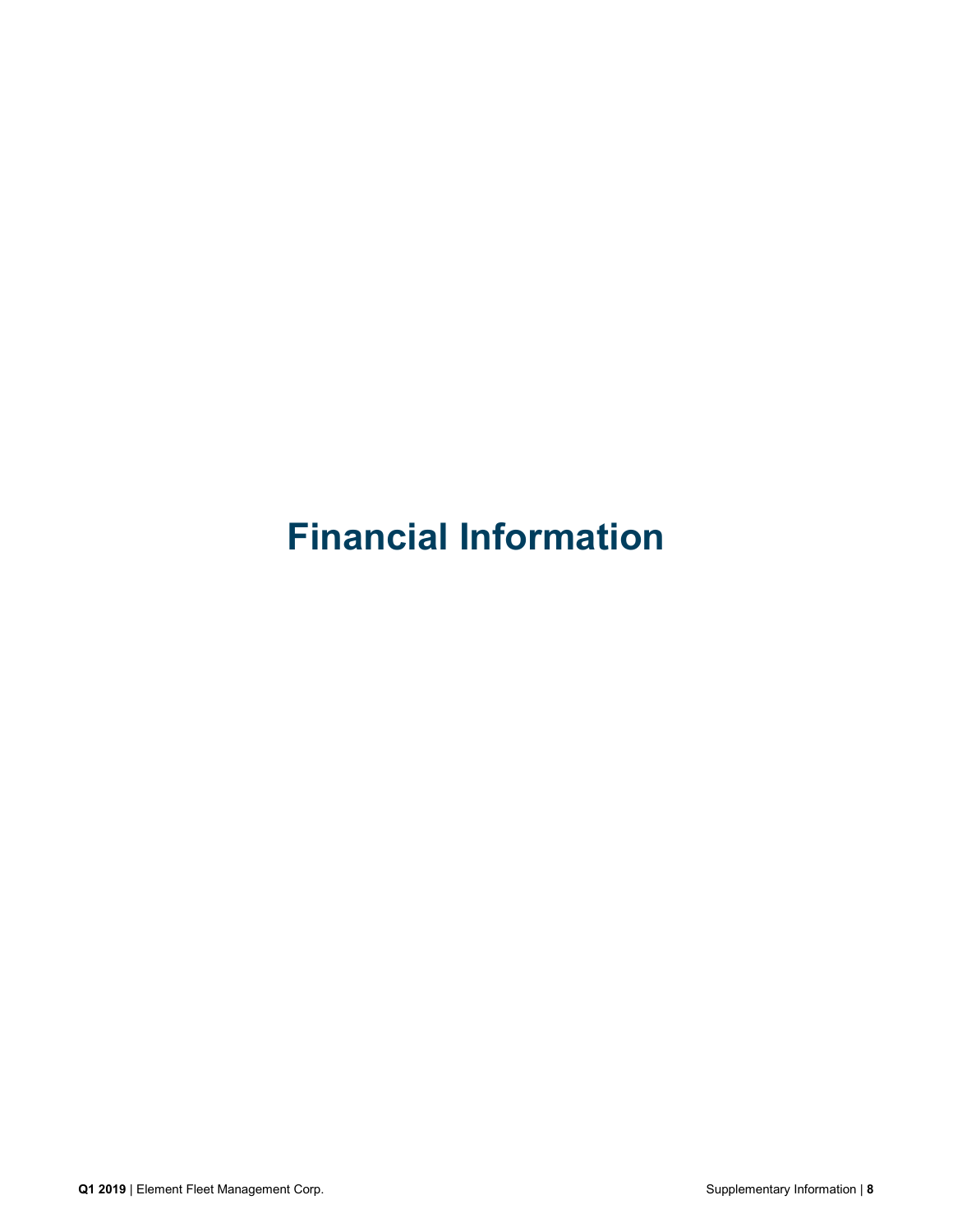### **2.0 4Q18 → 1Q19 Core adjusted operating income growth**

Core adjusted operating income increased by \$23 million, driven by organic growth, transformation and syndication.



### **2.1 4Q18 → 1Q19 Core adjusted operating income growth contribution by geography**

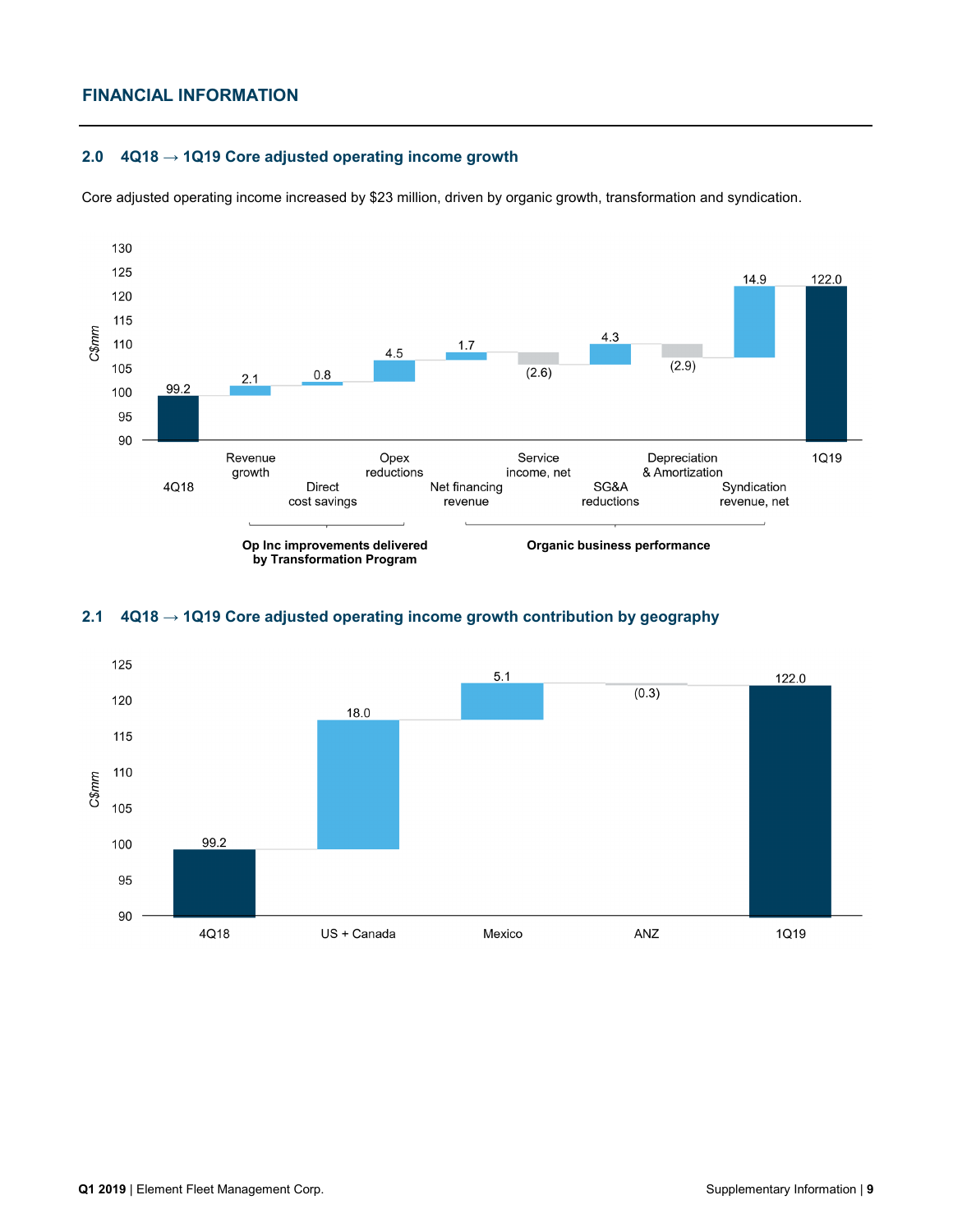#### **2.2 4Q18 → 1Q19 Core SG&A reduction**

Quarter-over-quarter decrease in core SG&A was led by an incremental \$4.5 million of transformation savings in operating expenses, and magnified slightly by \$1.4 million of one-time SG&A expenses in Q4 2018.



1. G&A decreased quarter-over-quarter as a result of the implementation of IFRS 16, which required the reclassification of lease principal and interest expenses (previously accounted for in G&A) to depreciation and amortization.

2. One-time SG&A expenses in Q4 2018 included unusually high incentive compensation, benefits and holiday pay.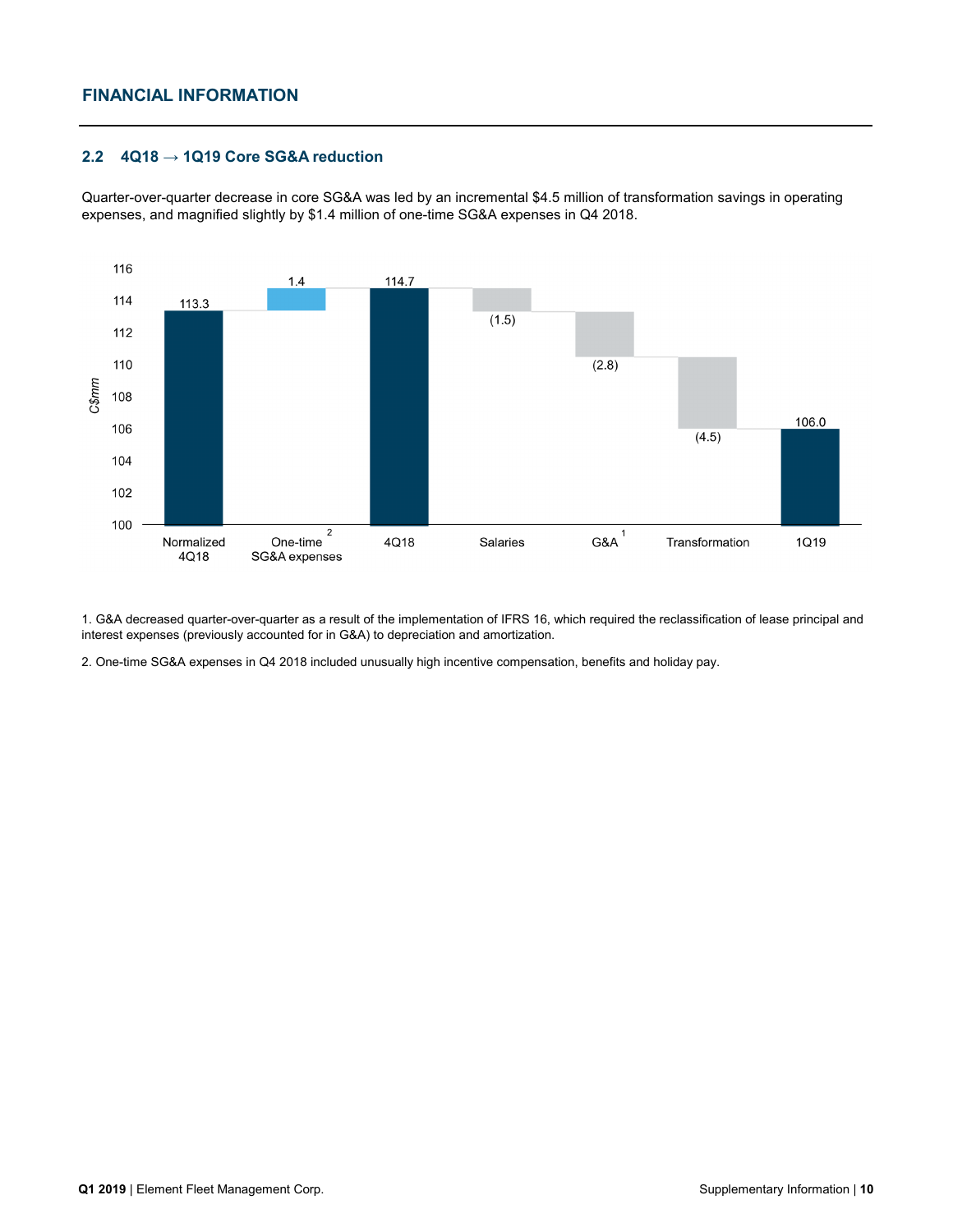#### **3.0 Core end-of-period earning assets**

| Local currencies, billions                     |     | 2017 | 3017 | 4Q17        | 1Q18 |       | 2Q18 3Q18 | 4Q18 | 1Q19 |
|------------------------------------------------|-----|------|------|-------------|------|-------|-----------|------|------|
| Enterprise + Mid-market in US and Canada (USD) | 8.0 | 8.2  | 8.3  | 8.2         | 8.2  | 8.3   | 8.0       | 8.1  | 7.9  |
| Mexico (MXN)                                   |     | 44   | 5.0  | 6.0         | 5.9  | 6.7   | 7.2       | 8.0  | 8.9  |
| Australia and New Zealand (AUD)                |     |      |      | 1.5 1.5 1.5 | 1.6  | - 1.6 | - 1.6     | 1.7  |      |

#### **3.1 Core earning asset distribution across industries**

Element's core earning assets are used in hundreds of industries, with no single classification accounting for more than 5.1% of total core earning asset value ("EA"). Approximately 50% of Element's core earning assets by value are distributed across 30 industries (immediately below), while the remaining 50% are spread across an additional 728 industries.

| <b>Industry</b>                                  | % of EA | <b>Industry</b>                                 | % of EA |
|--------------------------------------------------|---------|-------------------------------------------------|---------|
| <b>Electrical Work</b>                           | 5.1%    | Concrete Block and Brick                        | 1.2%    |
| <b>Electric Services</b>                         | 4.5%    | Oil & Gas Field Services, NEC                   | 1.2%    |
| <b>Pharmaceutical Preparations</b>               | 3.5%    | Auto Controls For Regulating Residential & Com. | 1.1%    |
| Passenger Car Rental                             | 3.1%    | <b>Electronic Connectors</b>                    | 1.1%    |
| Motor Vehicles & Passenger Car Bodies            | 2.6%    | <b>Retail-Eating Places</b>                     | 1.0%    |
| Oil & Gas Field Exploration Services             | 2.4%    | Crude Petroleum & Natural Gas                   | 1.0%    |
| <b>Telephone Communications</b>                  | 1.7%    | Retail-Auto & Home Supply Stores                | 1.0%    |
| Services-Engineering Services                    | 1.6%    | Services-Medical Laboratories                   | 1.0%    |
| Services-Detective, Guard & Armored Car Services | 1.6%    | Retail-Grocery Stores                           | 1.0%    |
| Cable & Other Pay Television Services            | 1.4%    | Water, Sewer, Pipeline, Comm & Power Line       | 0.9%    |
| Pesticides and Agricultural Chemicals            | 1.4%    | Wholesale-Electrical Apparatus & Equipment      | 0.9%    |
| Electric & Other Services Combined               | 1.4%    | Wholesale-Drugs, Proprietaries & Druggists      | $0.9\%$ |
| Industrial Instruments For Measurement           | 1.4%    | Paints, Varnishes, Lacquers, Enamels & Allied   | 0.9%    |
| Fire, Marine & Casualty Insurance                | 1.3%    | <b>Natural Gas Distribution</b>                 | 0.9%    |
| Retail-Lumber & Other Building Materials Dealers | 1.3%    | Services-Business Services, NEC                 | 0.9%    |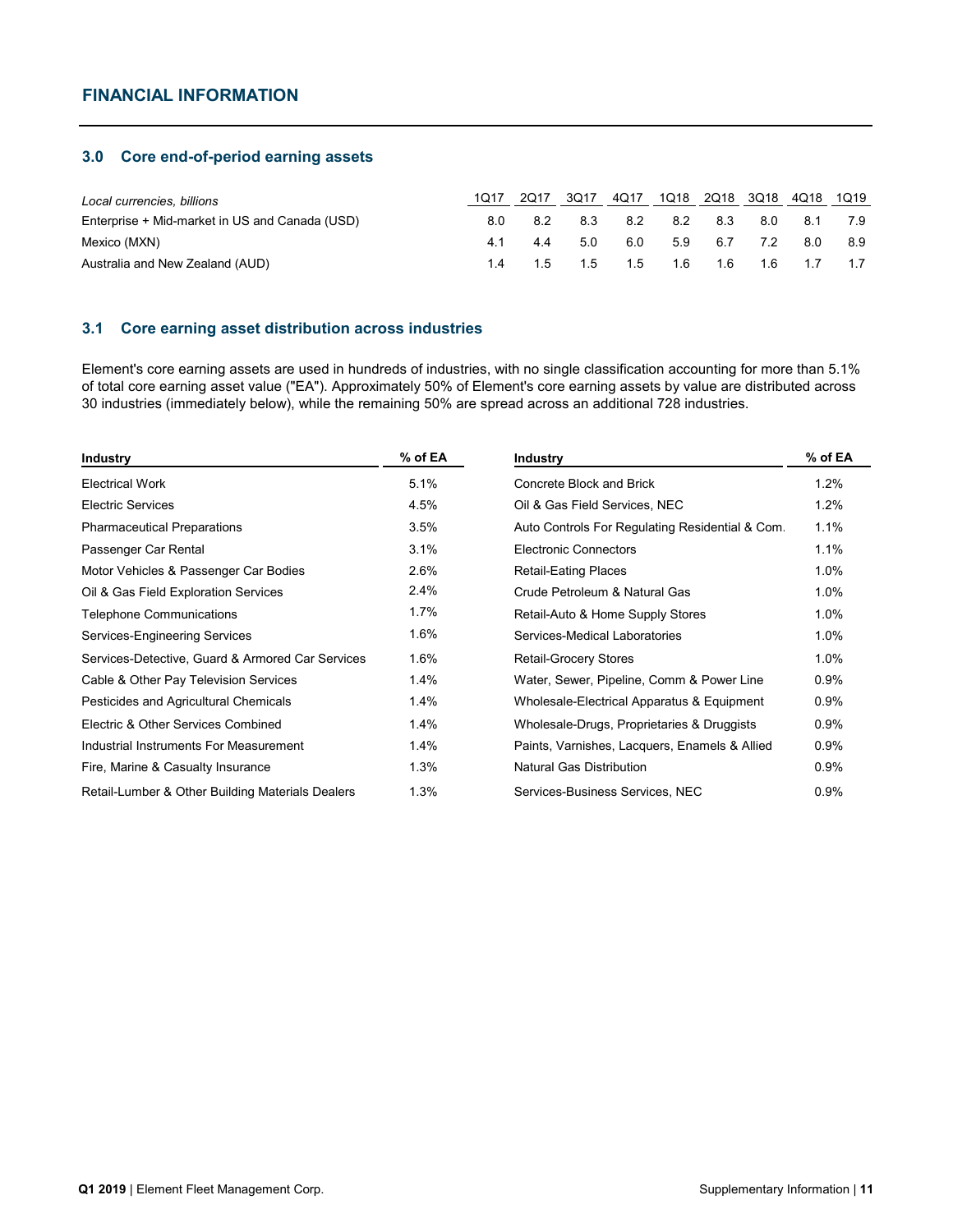### **3.2 4Q18 → 1Q19 Core end-of-period earning assets**

Core earning assets grew \$200 million in Q1, offset by \$500 million of earning asset syndication and ~\$200 million of FX headwinds.



#### **3.3 4Q18 → 1Q19 Core interim funded assets**

Interim funded assets largely remained unchanged from Q4 2018 as approximately \$1.7 billion of originations offset approximately \$1.7 billion of activations.



### **Definition**

"Interim funded assets"

The timing between payments commencing upon the client ordering of the vehicle, any clientrequired upfit and final delivery to the client.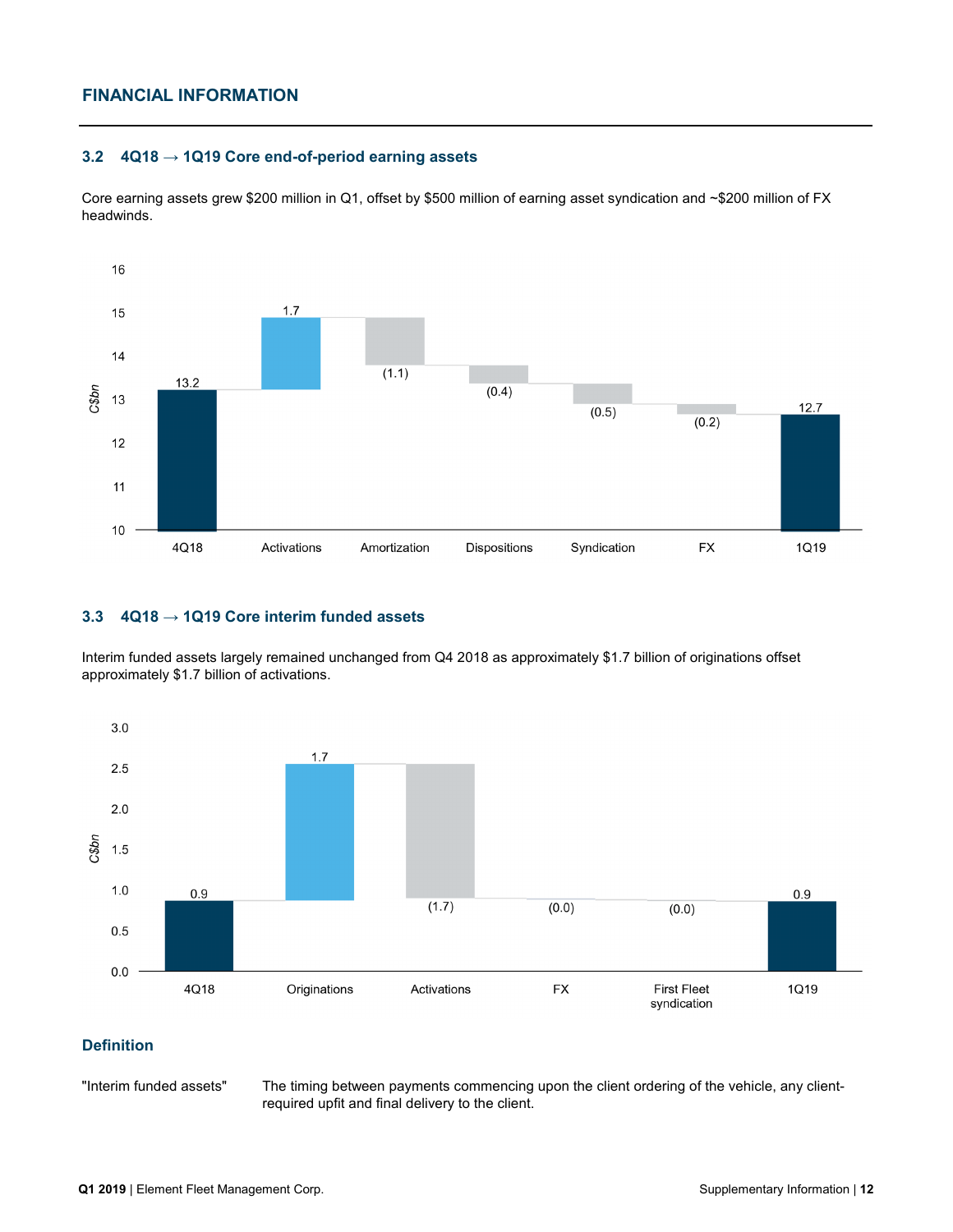#### **3.4 Core fleet assets under management**

Core fleet assets under management decreased approximately \$200 million quarter-over-quarter due primarily to changes in the value of the Canadian versus US dollar. On a constant currency basis, core fleet assets under management increased approximately \$100 million quarter-over-quarter; see section 3.6 below.



#### **3.5 Core fleet assets under management (constant currency)**

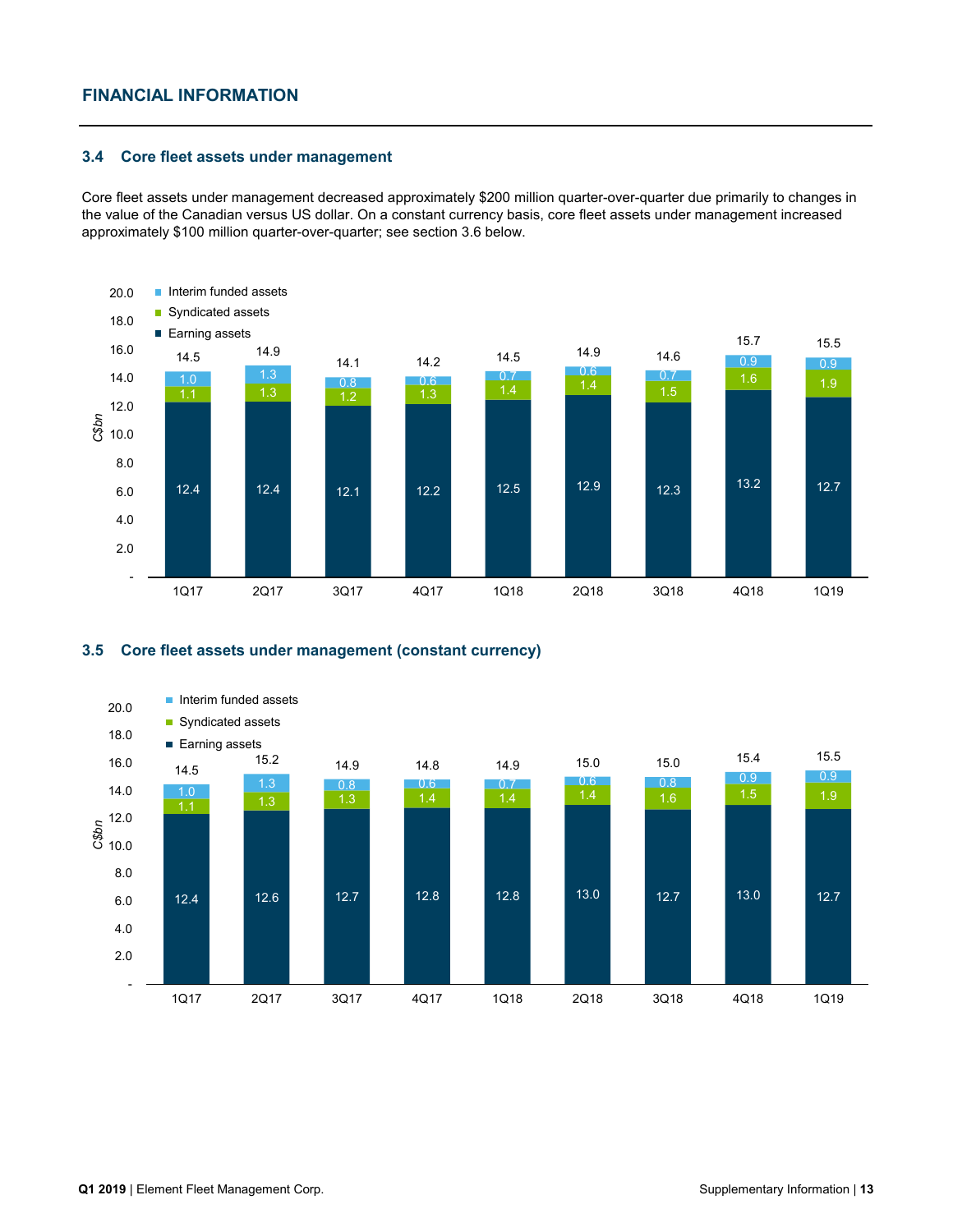#### **4.0 Consolidated leverage ratios**

We continue to take steps to improve our leverage ratios. Our tangible leverage ratio decreased 0.4x from Q4 2018 due primarily to our syndication activity in Q1. We are targeting a tangible leverage ratio below 6.0x and financial leverage ratio below 3.1x exiting 2020.



#### **4.1 Return on equity**



We are targeting ROE of 13.0 - 13.5% exiting 2020.

# **Definition**

"Return on equity"

Annualized consolidated after-tax adjusted operating income attributable to common shareholders divided by average common equity of the current and immediately preceding periods.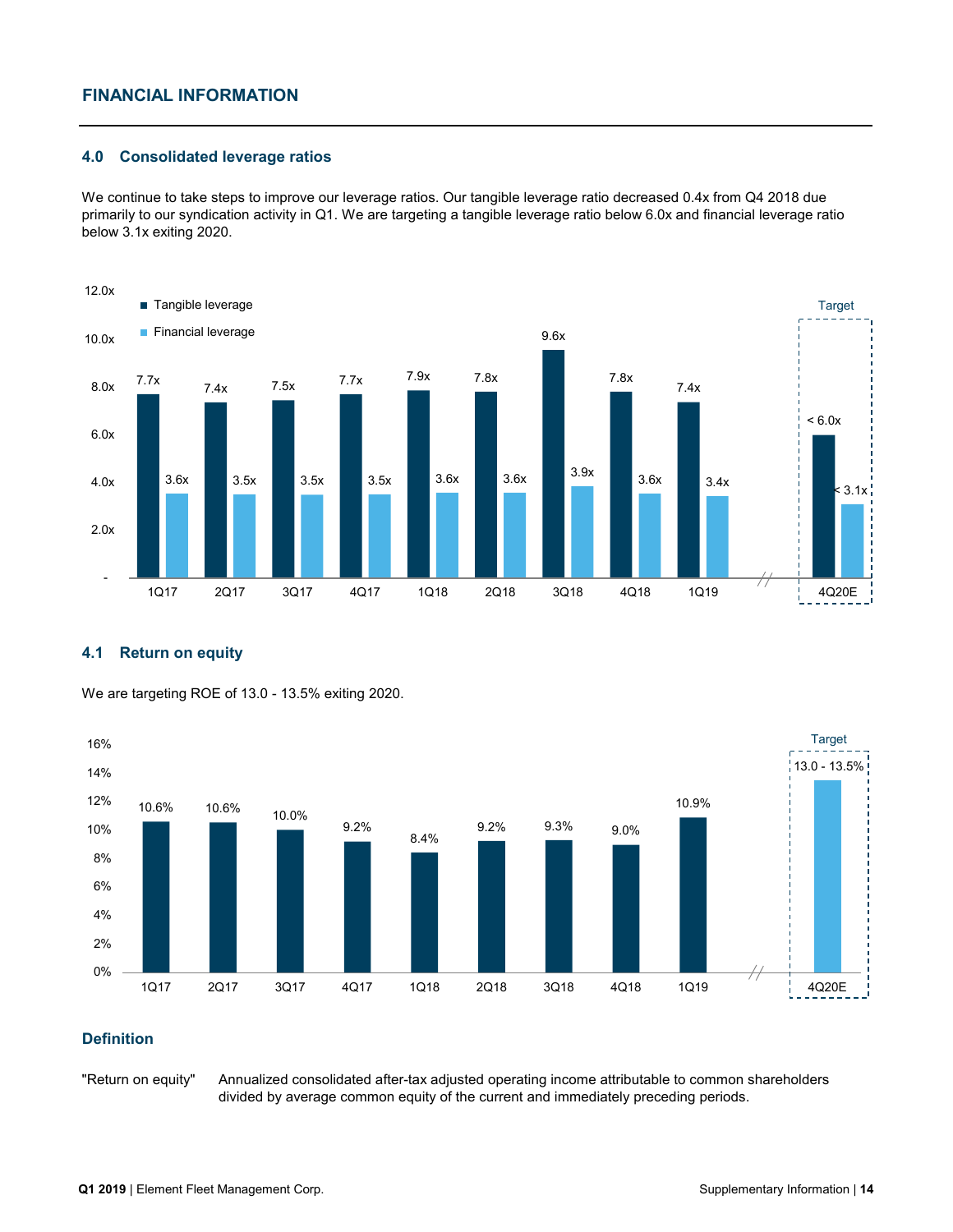# **4.2 Consolidated after-tax adjusted operating income per share**



We have updated our 2020 EPS guidance.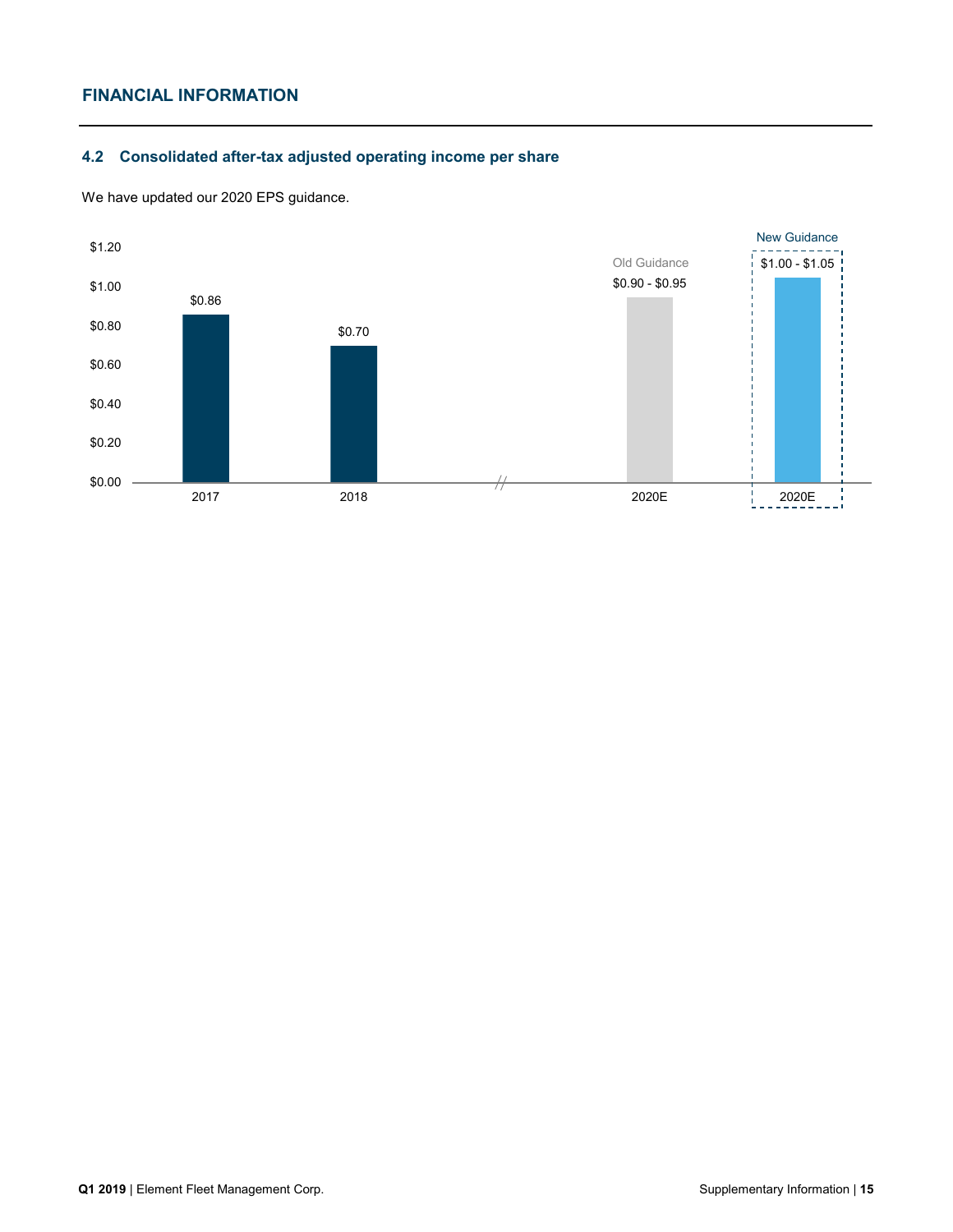#### **5.0 Reclassification of consolidated statement of operations**

Effective Q1 2019, Element modified the presentation and classification of the Net revenue section within the interim condensed consolidated statement of operations with the overarching principle of disaggregating revenue into three distinct revenue streams: 1) financing revenue, 2) servicing revenue, and 3) syndication revenue.

The changes in presentation have been applied retrospectively to the 2018 comparative amounts in the interim condensed consolidated statement of operations.

The following table illustrates the reclassification for the periods noted, and adds Q1 2019 for comparison. Further information on this reclassification can be found in note 2 to the company's interim condensed consolidated financial statements dated March 31, 2019.

|                                               |         |         | Fiscal 2018 - As reported |       |                                                                             | Fiscal 2018 - Reclassified |                |         |       |                             |        |
|-----------------------------------------------|---------|---------|---------------------------|-------|-----------------------------------------------------------------------------|----------------------------|----------------|---------|-------|-----------------------------|--------|
| <b>C\$mm</b>                                  | Q1      | Q2      | Q3                        | Q4    | <b>FY18</b>                                                                 | Q1                         | Q <sub>2</sub> | Q3      | Q4    | <b>FY18</b>                 | 1Q19   |
| Interest income, net                          | 153.2   | 169.3   | 167.8                     | 162.7 | 652.9                                                                       | 153.4                      | 169.8          | 168.8   | 164.1 | 656.1                       | 167.2  |
| Rental revenue and other                      | 125.9   | 129.8   | 134.4                     | 155.3 | 545.4                                                                       | 140.6                      | 146.5          | 150.9   | 170.6 | 608.6                       | 191.4  |
| Depreciation of equip. under operating leases | (95.3)  | (98.3)  | (99.7)                    |       | $(107.5)$ (400.8)                                                           | (96.9)                     | (100.4)        | (102.0) |       | $(109.1)$ (408.3) $(122.5)$ |        |
|                                               | 183.7   | 200.8   | 202.5                     | 210.4 | 797.5                                                                       | 197.1                      | 215.9          | 217.7   | 225.6 | 856.4                       | 236.0  |
| Interest expense                              | (101.5) | (111.6) | (112.7)                   |       | $(125.9)$ (451.8) $(101.5)$ $(111.6)$ $(112.7)$ $(125.9)$ (451.8) $(129.1)$ |                            |                |         |       |                             |        |
| Net financing revenue                         | 82.2    | 89.2    | 89.8                      | 84.5  | 345.7                                                                       | 95.6                       | 104.3          | 105.0   | 99.7  | 404.6                       | 106.9  |
|                                               |         |         |                           |       |                                                                             |                            |                |         |       |                             |        |
| Fleet service revenue                         | 140.2   | 142.1   | 142.9                     | 144.8 | 570.0                                                                       | 125.8                      | 124.8          | 121.3   | 127.3 | 499.2                       | 129.9  |
| Direct costs of fixed rate service contracts  | (11.1)  | (11.8)  | (11.5)                    | (7.8) | (42.2)                                                                      | (11.1)                     | (11.8)         | (11.5)  | (7.8) | (42.2)                      | (11.8) |
| Servicing income, net                         | 129.1   | 130.3   | 131.4                     | 137.0 | 527.8                                                                       | 114.7                      | 113.0          | 109.9   | 119.5 | 457.0                       | 118.1  |
|                                               |         |         |                           |       |                                                                             |                            |                |         |       |                             |        |
| Syndication revenue, net                      | 0.0     | 0.0     | 0.0                       | 0.0   | 0.0                                                                         | 1.0                        | 2.2            | 6.4     | 2.3   | 11.9                        | 17.2   |
|                                               |         |         |                           |       |                                                                             |                            |                |         |       |                             |        |
| Net revenue                                   | 211.3   | 219.4   | 221.3                     | 221.5 | 873.5                                                                       | 211.3                      | 219.4          | 221.3   | 221.5 | 873.5                       | 242.2  |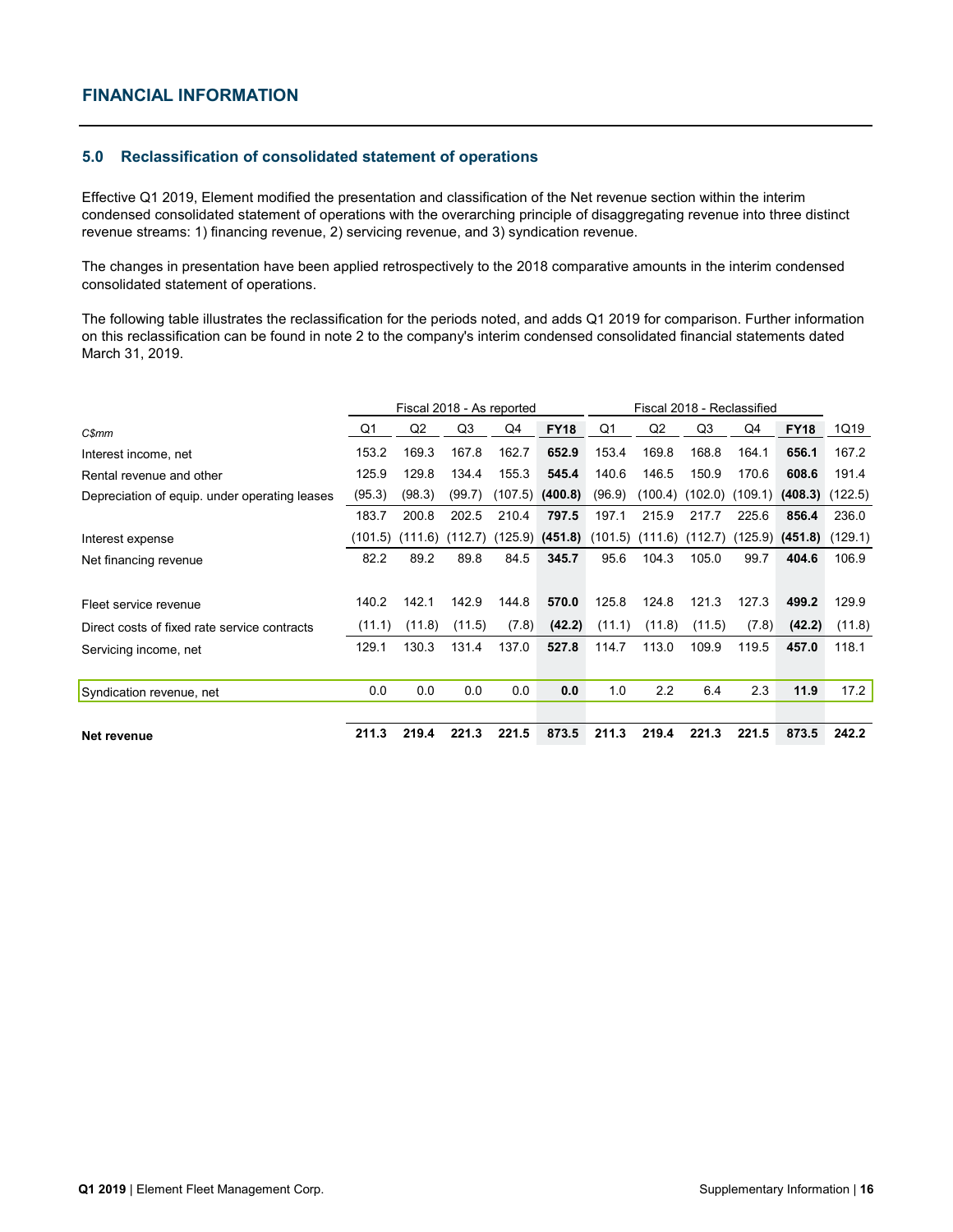# **6.0 Consolidated free cash flow**

| C\$mm (except free cash flow per common share)                            | 1Q17   | 2Q17  | 3Q17           | 4Q17   | FY17   | 1Q18  | 2Q18  | 3Q18  | 4Q18  | <b>FY18</b> | 1Q19  |
|---------------------------------------------------------------------------|--------|-------|----------------|--------|--------|-------|-------|-------|-------|-------------|-------|
| Before-tax adjusted operating income                                      | 123.2  | 124.3 | 116.5          | 102.6  | 466.6  | 90.0  | 102.6 | 98.1  | 96.5  | 387.1       | 122.0 |
| Add/(subtract) cash revenue/(expenses) and<br>non-cash expenses/(revenue) | (12.4) | (4.1) | 0.6            | (18.2) | (34.2) | (3.9) | 5.2   | 9.3   | 14.8  | 25.4        | 13.4  |
| <b>Cash from operations</b>                                               | 110.8  | 120.2 | 117.1          | 84.4   | 432.4  | 86.1  | 107.7 | 107.4 | 111.3 | 412.5       | 135.4 |
| Subtract required cash expenses:                                          |        |       |                |        |        |       |       |       |       |             |       |
| Sustaining capital investments                                            | 19.5   | 11.5  | 10.4           | 19.1   | 60.6   | 12.3  | 9.7   | 10.7  | 7.0   | 39.7        | 13.8  |
| Preferred share dividends                                                 | 8.9    | 10.3  | 11.1           | 11.1   | 41.4   | 11.1  | 11.1  | 11.1  | 11.1  | 44.3        | 11.2  |
| Cash taxes paid                                                           | 8.1    | 18.2  | 2 <sub>1</sub> | 12.4   | 40.8   | 5.9   | 6.3   | 25.4  | 3.5   | 41.2        | 9.9   |
| Free cash flow                                                            | 74.3   | 80.1  | 93.5           | 41.8   | 289.7  | 56.8  | 80.6  | 60.2  | 89.7  | 287.3       | 100.5 |
| As a % of before-tax adjusted operating income                            | 60%    | 64%   | 80%            | 41%    | 62%    | 63%   | 79%   | 61%   | 93%   | 74%         | 82%   |
| Weighted avg. number of common shares o/s (mm)                            | 380.4  | 389.0 | 384.9          | 380.2  | 385.4  | 380.4 | 380.5 | 380.6 | 424.8 | 391.7       | 433.6 |
| Free cash flow per common share                                           | 0.20   | 0.21  | 0.24           | 0.11   | 0.75   | 0.15  | 0.21  | 0.16  | 0.21  | 0.73        | 0.23  |